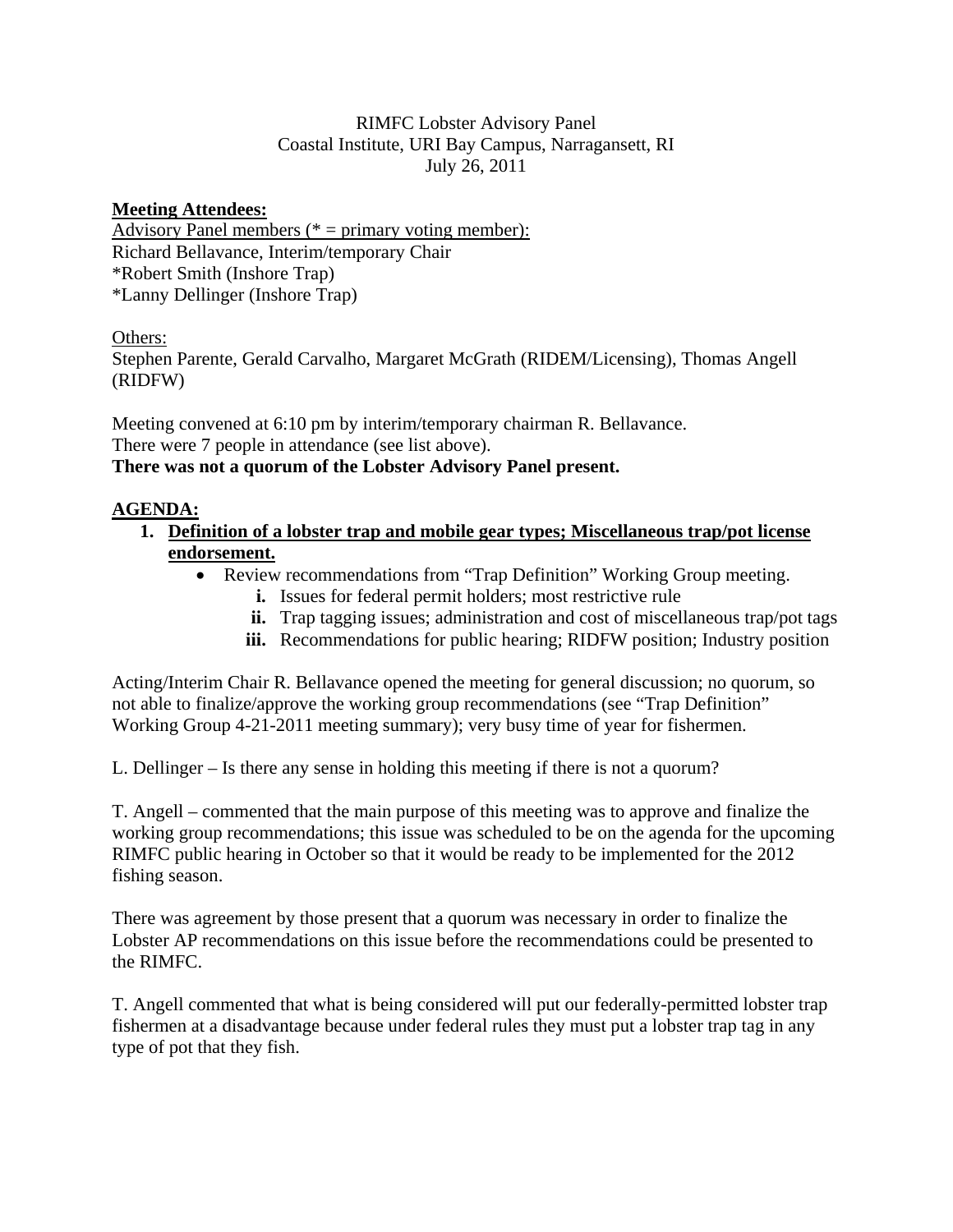G. Carvalho commented that RI's obligation is to protect it's citizens and interests in our state waters; RI does not need to do the federal government's job for them; we should not be concerned with federal waters.

R. Smith commented that there are already examples of how RI must adhere to certain federal rules (i.e. whale protection rules)

What do you do for people with federal permits who deploy fish pots in RI state waters? The federally-permitted fisherman must use one of his lobster trap tags in the fish pot, while a person with only a RI state commercial fishing license (i.e. no federal permit) does not need to use one of his lobster trap tags in the fish pot; this is not fair; How do you deal with it?

G. Carvalho commented that the issue is not lobster traps, it is every other kind of trap other than a lobster trap; any type of fixed gear that is left unattended needs to be identified and should be required to have a tag that is issued by the State; this includes a wide variety of types of traps/pots.

Some of these other types of traps are capable of catching lobster and they are limited in the amount of lobster they can take by the 100 / 500 regulation; Why do we have to make it more complicated than this? The fisheries are over-regulated.

Comment that people are deploying "traps or pots", calling them something other than a lobster trap, and taking lobsters; this circumvents the intent of the lobster trap allocation program and applies additional effort on the lobster resource; it also has consequences relative to whale protection issues.

S. Parente commented that Lobster Conservation Management Area 2 should not include any RI state waters.

R. Smith commented that there are differences between the federal rules and state regulations that affect federally-permitted individuals; federally-permitted fishermen must abide by the "most restrictive" regulations.

R. Bellavance commented that this issue was brought forth by Enforcement.

L. Dellinger commented that an out-of-state fisherman (recreational?) can come into RI state waters and deploy an unlimited number of "traps" to take scup, sea bass, conch/whelk, crabs, etc. G. Carvalho commented that this issue can be addressed; this is not just a lobster fishery issue, per se, and it must be addressed by the finfish fisheries and conch/whelk fishery as well. R. Bellavance / L. Dellinger both commented that it would not be appropriate for the Lobster AP to make recommendations that involve and affect other fisheries; that is why the working group was formed; involve other trap/pot fisheries that could be affected.

G. Carvalho commented that the RI lobster trap fishery is afforded exclusive rights to fish lobster traps while other RI fishermen cannot; they can also take a variety of finfish species while maintaining exclusive access to the lobster trap fishery; lobster trap fishermen should be hesitant to propose regulations that will affect other fisheries, particularly finfish; creating exclusive access to the fisheries has created more problems than it has solved.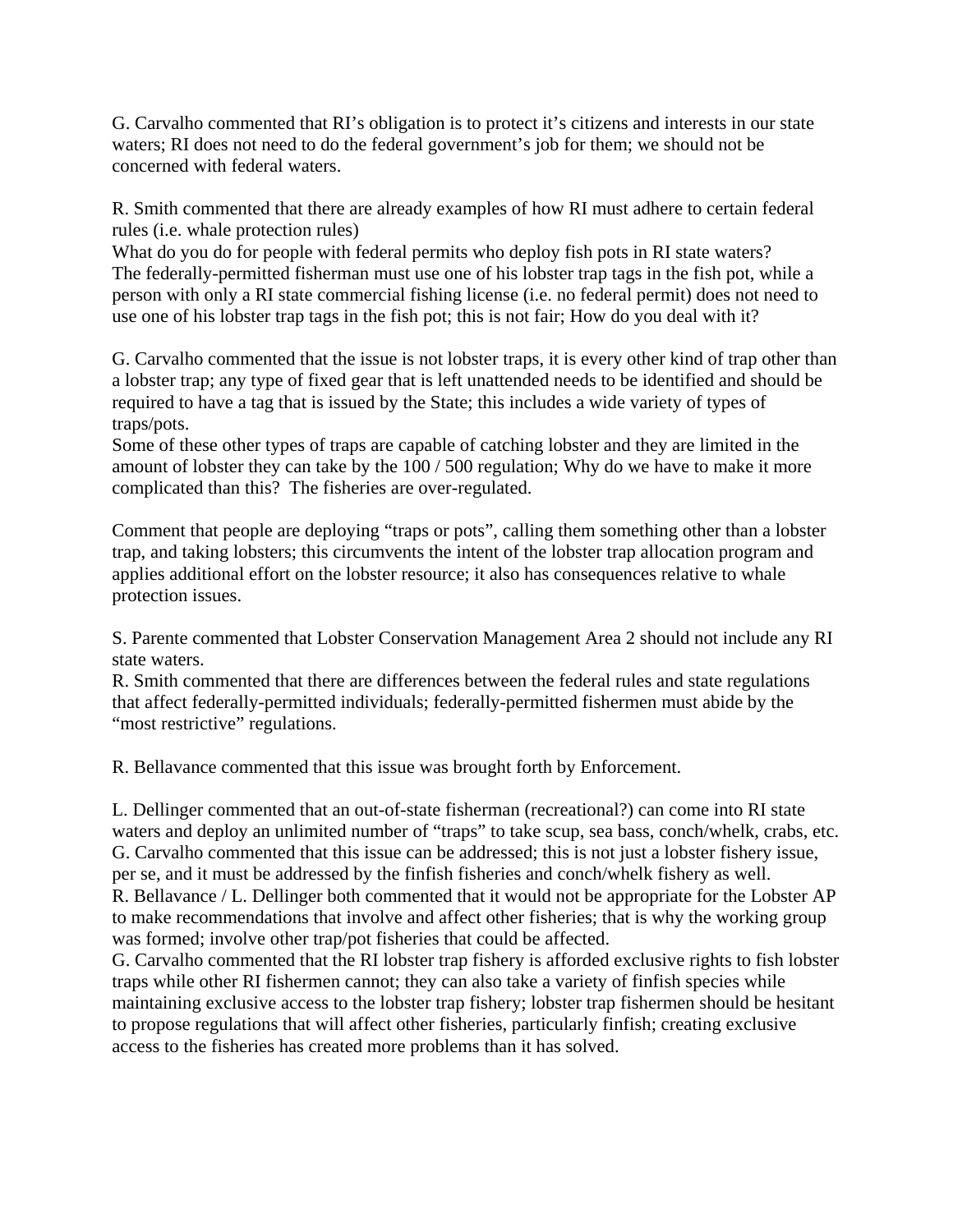#### **Those present did not feel that any decisions/recommendations on this issue could be made tonight due to lack of a quorum.**

S. Parente commented that the chairman could make a decision to report back to the RIMFC regarding what transpired at this meeting, but that no recommendations for action could be made.

There was a recommendation made to ask the RI Division of Fish and Wildlife to not hold any Lobster Advisory Panel meetings during the summer moths (July-September) when fishermen are very busy trying to fish; re-schedule another Lobster AP meeting to finalize their recommendations on this issue for October 2011.

R. Smith suggested for now to send the report from the "Trap Definition" working group meeting to the RIMFC; this meeting involved a wide variety of trap/pot fisheries that developed the recommendations.

T. Angell commented that the working group meeting did not have a quorum of Lobster AP members either; still need to have the recommendations approved at a meeting where a quorum is present.

T. Angell commented that the Division of Fish and Wildlife had not developed their position on this issue at this time; need to have more internal discussion with Enforcement.

G. Carvalho commented that the "most restrictive" rule need not apply in this situation. T. Angell commented that there is a signed Memorandum of Understanding with NMFS that requires adherence to the "most restrictive" rule.

L. Dellinger commented that their black sea bass fishermen do not have to put a lobster trap tag in the black sea bass pot; they are exempted.

R. Smith questioned what the State of MA does relative to this issue.

T. Angell responded that lobsters cannot be taken with anything other than a lobster trap or by otter trawl and gillnets; other types of traps are identified with a tag as to what the trap is fishing for (i.e. scup, black sea bass).

Should traps/pots other than a lobster trap (i.e. tagged with a lobster trap tag) be allowed to take lobster?

G. Carvalho responded "yes"; they are limited on the number of lobsters they can take/possess by the 100 / 500 regulation.

R. Smith commented that a person must also have a license that allows him/her to take lobsters.

L. Dellinger commented that under the federal regulations, the 100 / 500 limits only pertains to lobsters that are caught with a net, specifically an otter trawl or gillnet.

It appears that there is confusion regarding the term "non-trap"; does it include all other gear types, including other trap/pot types, that are not lobster traps, or does it only include all other gear types that are not a type of trap/pot.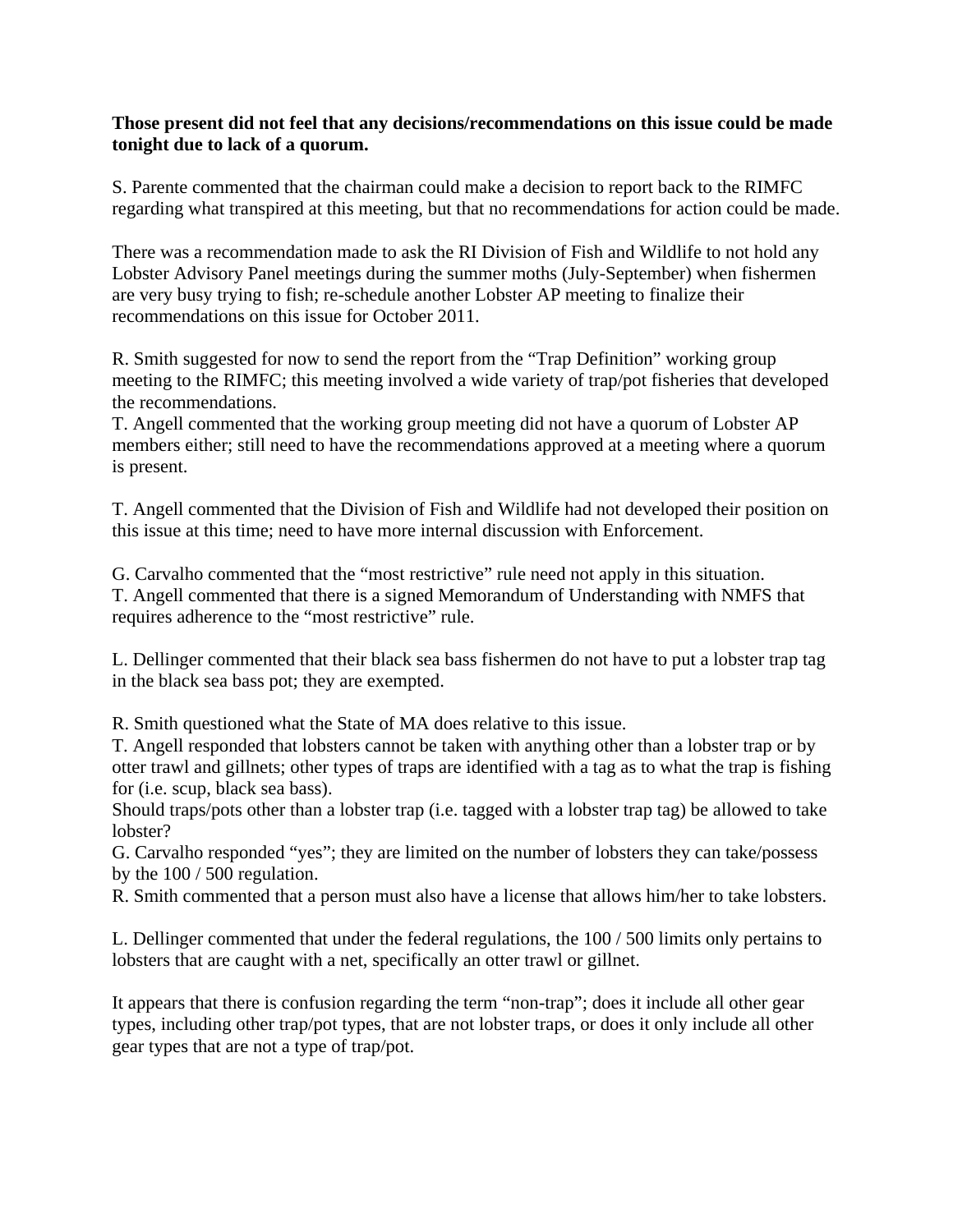S. Parente questioned if a person without a lobster trap allocation could legally take and sell lobsters?

Various people responded "yes", as long as that person has a commercial fishing license that allows him/her to take lobsters; lobsters can be taken legally with gear types other than lobster traps (otter trawls, gillnets, dredges, hand-lines, fish traps/pots, etc.)

G. Carvalho questioned if the Division of Fish and Wildlife had a position on this issue.

T. Angell responded that it did not.

G. Carvalho suggested that simple regulations could be developed that requires all fixed gear to be tagged.

Comments regarding how this requirement could be administered.

T. Angell commented that there are approximately 1200 license holders that could potentially opt to get a "miscellaneous trap/pot" license endorsement; could potentially add 360,000 "traps/pots" into state waters; Who will produce these tags? How much do these tags cost? Who will be responsible for providing materials to order these trap tags? Who will track/monitor these trap tags?

Comment that this would have ramifications for whale protection regulations (i.e. more vertical lines in the water).

Recommendation by those present to provide the working group meeting summary and recommendations to the RIMFC, but no action would be taken until a quorum of the Lobster AP approves the working group recommendations.

L. Dellinger commented that all traps need to be identified as to what specie the trap is attempting to catch or is designed to catch.

R. Smith commented about the different escape vent sizes that are required for different species that are caught in traps/pots; must have an escape vent at least as large as that which is required for lobster traps.

G. Carvalho suggested that the Lobster AP recommend to the RIMFC that a plan be developed so that trap/pot tags be required by all fixed gear (eel, conch, miscellaneous finfish); these tags would be available through the Licensing Office or through RIDFW.

T. Angell commented that the conch/whelk fishery wanted to address trap limits and trap tagging for their fishery separately from other fisheries.

Need to request another Lobster AP meeting for October 2011 to try and finalize recommendations on this issue.

Other RIMFC advisory panels (shellfish and various finfish panels) should also have an opportunity to comment on this issue.

Meeting adjourned at 7:15pm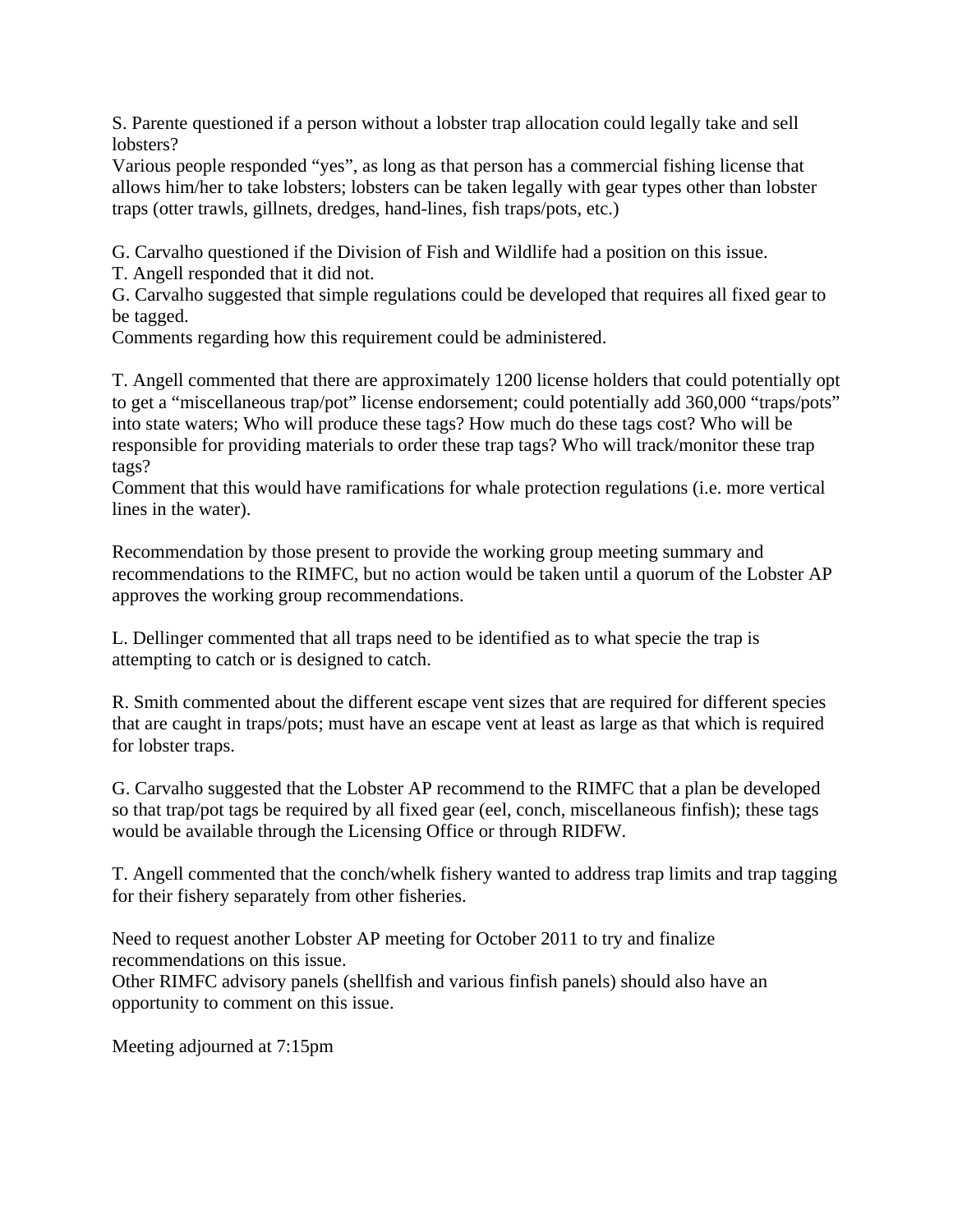# RIMFC Lobster Advisory Panel "Trap Definition" Working Group Meeting Summary April 21, 2011

Working Group / Meeting Attendees:

Rick Bellavance, Richard Hopkins, Jeffrey Grant, Gary Mataronas, Jr., Ian Parente, Daniel Eagan, Allan Bessette, Elaine Bessette, Gerald Schey, Robert Smith, Robert Braman, Frances Ethier (Law Enforcement), Scott Olszewski (RIDFW), Thomas Angell (RIDFW)

There were 14 people in attendance. Meeting convened at 4:10 p.m.

Meeting Summary:

- Review of background of this issue and the need to identify different types of pots/traps that are used in fisheries other than lobster (conch, crab, finfish), but are capable of catching lobster.
- Current regulations provide a loophole for the ability to increase "trap" effort on the lobster fishery at a time when significant reductions for the lobster trap fishery are being considered.
- Review and discuss ideas/recommendations from last Lobster AP meeting
	- o All pots/traps fished in RI state waters must be tagged to identify which fishery they are being deployed for (i.e. the lobster trap fishery or "other pot/trap fisheries)
	- o Add "Miscellaneous Pot/Trap" endorsement for 2012 commercial licenses and recreational lobster licenses; endorsement fee should cover the cost of producing/supplying "miscellaneous pot/trap" tags; this will require approval by the General Assembly
	- o Limit of 300 "miscellaneous pots/traps" per license / license endorsement
	- o All "miscellaneous pots/traps" must have an escape vent of equal or greater size than the escape vent required for the lobster trap fishery, with the exception of conch, eel, and green crab pots/traps; eel and green crab pots/traps must have a 3" x 3" biodegradable panel ("ghost" panel) that can be incorporated into the pot/trap anywhere except on the bottom of the pot/trap
	- o Need to define Eel, Conch, and Green Crab pot/trap
	- o Limit the amount of lobster by-catch that can be kept from "miscellaneous pots/traps"; recommend a limit of 20 lobsters per day
	- o Mobile Gear (otter trawl and gillnet) lobster by-catch will remain at 100 lobsters per day or up to 500 lobsters for fishing trips lasting 5 days or longer
	- o Recommend to limit the number of lobsters that can be taken per day by recreational trap and diver licensees to 8 lobsters per day
	- o Recreational lobster "miscellaneous pot/trap" endorsement limited to 5 "miscellaneous pots/traps"
- Additional Recommendations